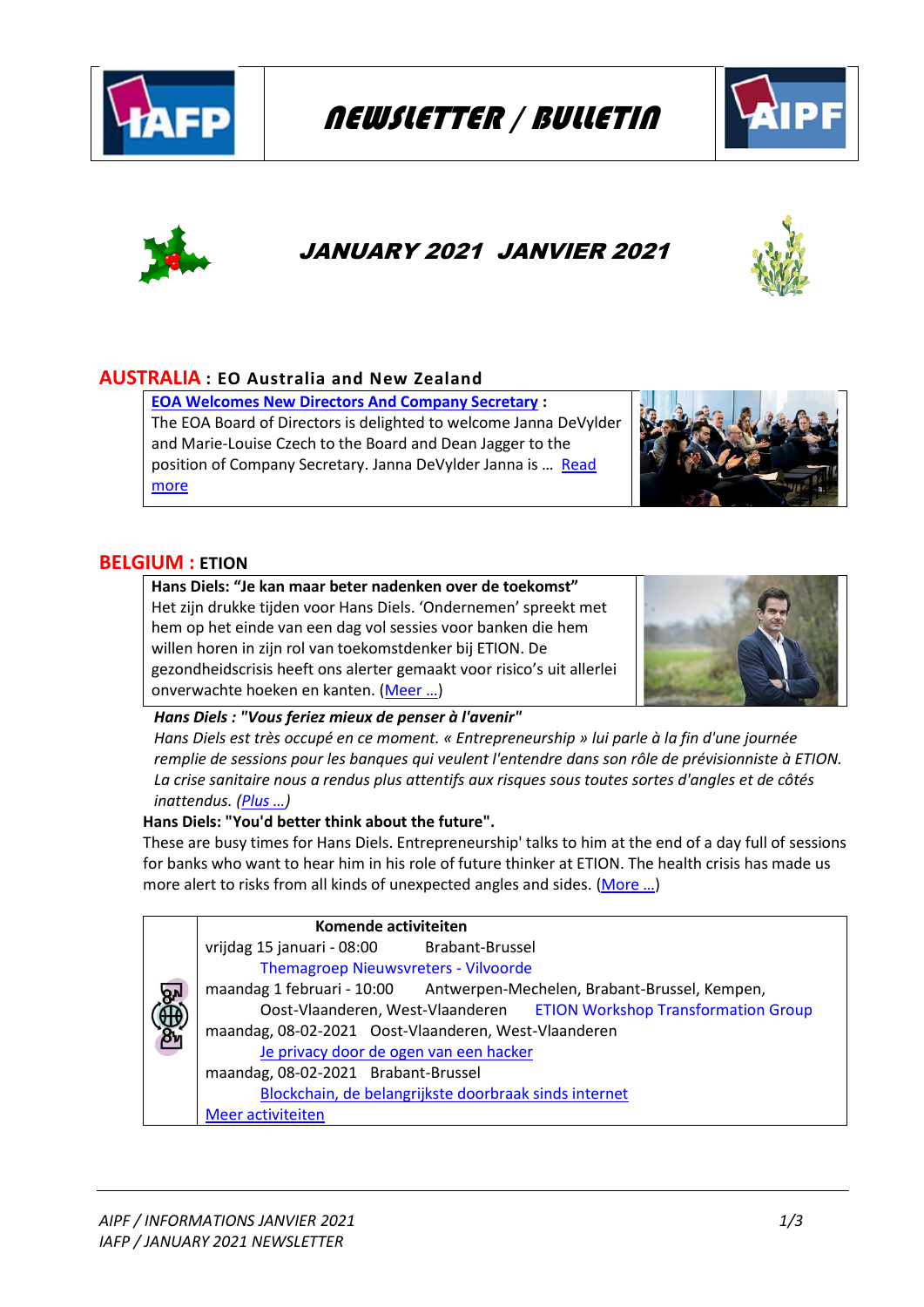## **EUROPE : ESMA**

#### **[Welcome to the 19th edition of ESMA's newsletter.](https://www.esma.europa.eu/press-news/esma-news/esma-newsletter-n%C2%BA19)**

Before the Christmas holidays, or even during them, you may want to check out our key publications related to Brexit and ESG including the recognition of EUI as third-country CSD, the Derivatives Trading Obligation (DTO) and the ESEF XBRL Taxonomy files. We have also, launched a call for expression of interest for our Financial Innovation Standing Committee's CWG and our Chair, Steven Maijoor, delivered an important keynote speech on sustainability reporting at the French Ministry of the Economy, Finance and Recovery.

*Vous pouvez, au cours de ces vacances de Noël, avoir envie de consulter nos principales publications relatives au BREXIT et à l'investissement socialement responsable, y compris la reconnaissance des entités de l'Union Européenne comme dépositaires centraux agréés de titres, l'obligation des produits dérivés, le nouveau format de reporting pour les sociétés cotées. Nous avons également lancé un appel à contribution pour notre Comité sur l'innovation financière et notre Président, Steven Maijoor, a délivré un message important au Ministre Français de l'Economie, des Finances et de la Relance sur les rapports sur la durabilité. [Lettre d'informations N°19](https://www.esma.europa.eu/press-news/esma-news/esma-newsletter-n%C2%BA19)*

**Steven Maijoor, Chair of ESMA**, on 8 December delivered a keynote speech at the webinar "A new standard for a new capitalism: accelerating corporate responsibility through non-financial information" organised by the French Ministry of the Economy, Finance and Recovery. Read the full speech [HERE](https://www.esma.europa.eu/sites/default/files/library/esma32-67-765_speech_steven_maijoor_-_the_three_paradoxes_of_sustainability_reporting_and_how_to_address_them.pdf)

*Le 8 décembre, Steven Maijoor, Président de l'ESMA, a délivré un message fort lors du webinar " une nouvelle norme pour un nouveau capitalisme : augmenter la responsabilité des entreprises par l''information non-financière » organisé par le Ministre Français de l'Economie, des Finances et de la Relance. A lire in extenso [Ici](https://www.esma.europa.eu/sites/default/files/library/esma32-67-765_speech_steven_maijoor_-_the_three_paradoxes_of_sustainability_reporting_and_how_to_address_them.pdf)*



**SAVE THE DATE – ESMA 10 YEAR ANNIVERSARY CONFERENCE – 23 March 2021** On 1 January 2021, ESMA will turn 10 years old and, as part of our anniversary celebrations, we will host an online conference which will reflect on the progress the Authority has made in its first decade and look to its future.

## **GERMANY: AGP**

| Alles rund um die Mitarbeiterbeteiligung - Unser Jahresmagazin steht |  |  |
|----------------------------------------------------------------------|--|--|
| ab sofort als E-Paper zur Verfügung                                  |  |  |
| https://www.yumpu.com/de/document/read/65110459/agp-mitteilu         |  |  |
| u.a. mit Grußworten von @peteraltmaier @PaulZiemiak                  |  |  |
| @UweSchummer @matthiaszimmer @starkwatzinger @MBiadaczMdB            |  |  |
| @NaumerOekonom @mueller sepp                                         |  |  |



**Unsere Stellungnahme zum Fondsstandortgesetz**. Wir begrüßen grundsätzlich die vorgeschlagenen Maßnahmen als einen Schritt in die richtige Richtung, mahnen aber an, dass die erwünschten Effekte nur in geringem Maße eintreten könnten … [https://agpev.de/gesetzentwurf-sieht-verbesserung-der](https://agpev.de/gesetzentwurf-sieht-verbesserung-der-mitarbeiterbeteiligung-vor-stellungnahme-des-bundesverbands-mitarbeiterbeteiligung-zum-geplanten-fondsstandortgesetzes)[mitarb...](https://agpev.de/gesetzentwurf-sieht-verbesserung-der-mitarbeiterbeteiligung-vor-stellungnahme-des-bundesverbands-mitarbeiterbeteiligung-zum-geplanten-fondsstandortgesetzes)

*Notre avis sur la loi sur la localisation géographique des fonds. En principe, nous saluons les mesures proposées comme un pas dans la bonne direction, mais nous avertissons que les effets souhaités pourraient ne se concrétiser que dans une mesure limitée* [https://agpev.de/gesetzentwurf-sieht](https://agpev.de/gesetzentwurf-sieht-verbesserung-der-mitarbeiterbeteiligung-vor-stellungnahme-des-bundesverbands-mitarbeiterbeteiligung-zum-geplanten-fondsstandortgesetzes)[verbesserung-der-mitarb...](https://agpev.de/gesetzentwurf-sieht-verbesserung-der-mitarbeiterbeteiligung-vor-stellungnahme-des-bundesverbands-mitarbeiterbeteiligung-zum-geplanten-fondsstandortgesetzes)

Our statement on the Fund Location Act. In principle, we welcome the proposed measures as a step in the right direction, but caution that the desired effects could only occur to a limited extent… [https://agpev.de/gesetzentwurf-sieht-verbesserung-der-mitarb...](https://agpev.de/gesetzentwurf-sieht-verbesserung-der-mitarbeiterbeteiligung-vor-stellungnahme-des-bundesverbands-mitarbeiterbeteiligung-zum-geplanten-fondsstandortgesetzes)